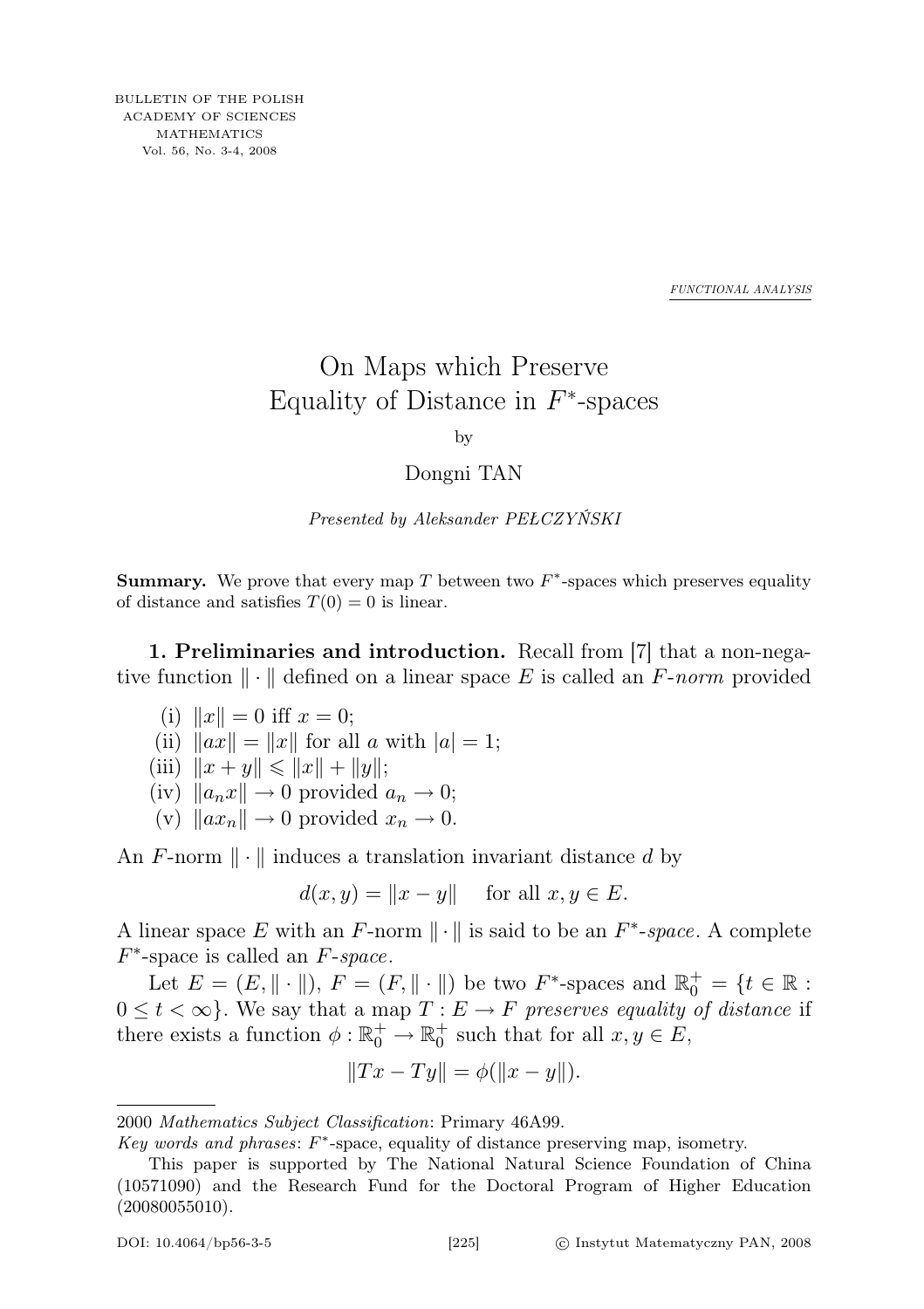The function  $\phi$  is called the *gauge function* for T, and this definition equivalently means that

 $u, v, z, w \in E, ||u - v|| = ||z - w|| \Rightarrow ||Tu - Tv|| = ||Tz - Tw||.$ 

In particular, when  $\phi$  is the identity function, the map T is an isometry. Such mappings were studied by Schoenberg [9] and by von Neumann and Schoenberg [5] for Hilbert spaces.

The classical theorem of Mazur–Ulam [4] states that an onto isometry between two real normed spaces is affine. Charzyński [2] and Rolewicz [8] have shown, respectively, that surjective isometries of finite-dimensional Fspaces and of locally bounded spaces with concave norm are also linear. Ding and Huang [3] have extended the result of Mazur–Ulam to locally midpoint constricted F-spaces. More generally, Vogt [10] has shown that continuous surjective equality of distance preserving maps between two real normed spaces are affine.

The present paper extends the result of Vogt to a large class of  $F^*$ -spaces including all p-normed spaces  $(0 < p \leq 1)$ . The proof of the main result here depends on the technique of Vogt. All the linear spaces mentioned in this paper are assumed to be real.

2. Main results. The following lemma in metric space theory was proved by Vogt [10]; it is similar to one stated by Aronszajn [1].

LEMMA 2.1. Let  $(M, d)$  be a bounded metric space. Suppose there exists an element m in M, a surjective isometry  $V : M \to M$ , and a constant  $K > 1$  such that  $d(Vx, x) \geq Kd(m, x)$  for all x in M. Then m is a fixed point for every surjective isometry  $S : M \to M$ .

Rassias [6] shows that the ratio  $||2x||/||x||$  plays an important role in generalizations of the Mazur–Ulam theorem. It is also of importance in the following statement.

THEOREM 2.2. Let  $(E, \|\cdot\|), (F, \|\cdot\|)$  be two real  $F^*$ -spaces. Suppose that there exists a number  $r > 0$  such that

$$
\alpha_F(r) = \inf\{\|2x\|/\|x\| : x \in F, \ 0 < \|2x\| \le r\} > 1.
$$

Let  $T: E \to F$  with  $T(0) = 0$  be a continuous surjective map which preserves equality of distance, i.e. there exists a function  $\phi : \mathbb{R}_0^+ \to \mathbb{R}_0^+$  such that for all  $x, y$  in  $E$ ,

$$
||Tx - Ty|| = \phi(||x - y||).
$$

Then T is linear.

*Proof.* Since T is continuous, there is a  $\delta > 0$  such that for any  $a, b \in E$ satisfying  $||(a - b)/2|| \le \delta$ , we have  $||T((a - b)/2)|| \le r/4$ .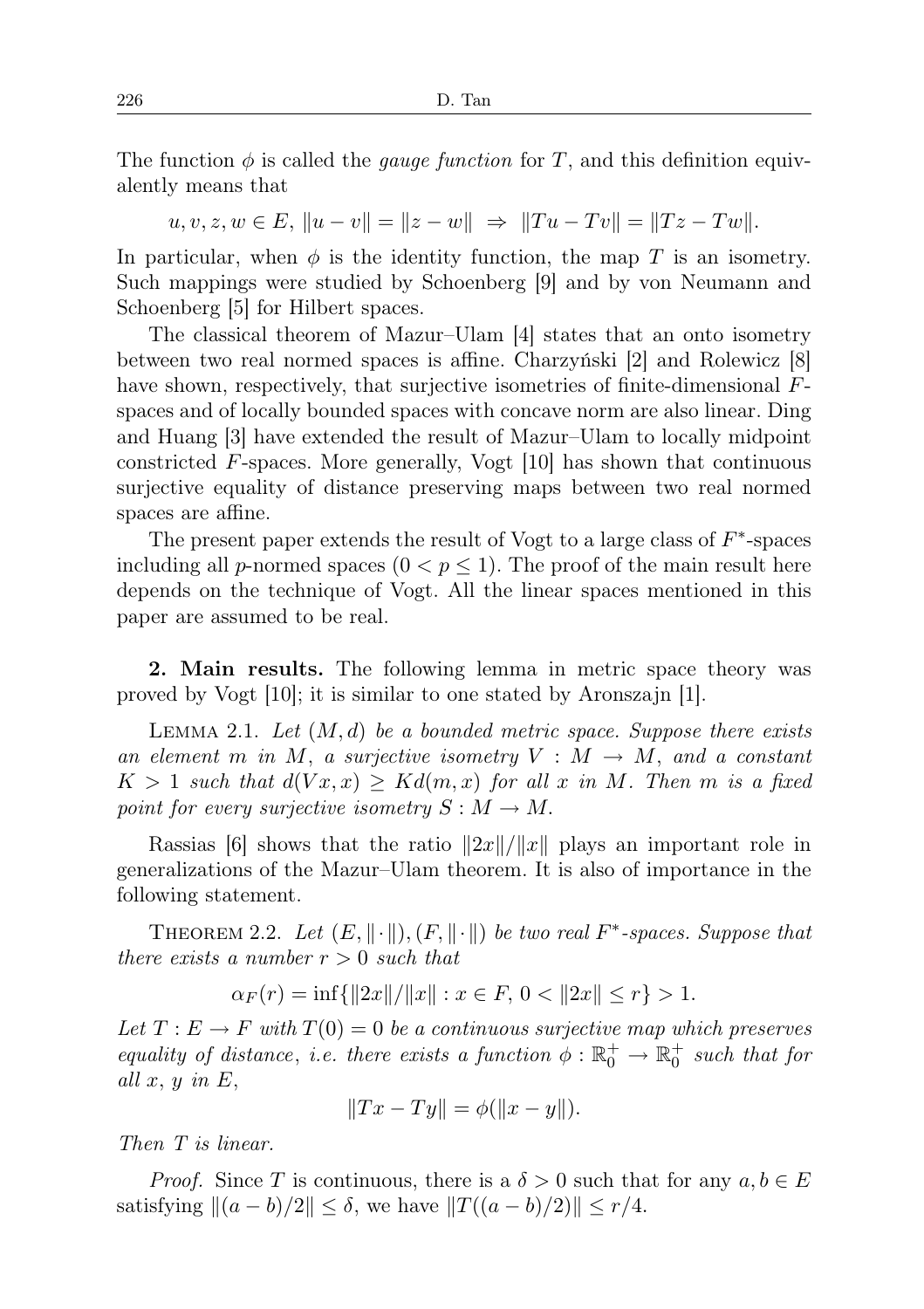STEP 1. Fix any  $a, b \in E$  satisfying  $\|(a - b)/2\| \leq \delta$ . Let

$$
m = T\left(\frac{a-b}{2}\right)
$$
 and  $M := \{y \in F : ||y|| = ||2m - y|| \le 2||m|| \le r/2\}.$ 

Define

$$
V: M \to M \quad \text{by} \quad V(y) = 2m - y.
$$

It follows that

- (i)  $M \neq \emptyset$  with  $m \in M$ .
- (ii)  $M$  is a bounded metric space.
- (iii) V is an isometry from M onto M since  $V^2 = id_M$  and  $||V(y_1) V(y_2)\| = \|2m - y_1 - 2m + y_2\| = \|y_1 - y_2\|$  for all  $y_1, y_2 \in M$ .
- (iv)  $d(V y, y) = ||V y y|| = ||2(m y)|| \ge K||m y|| = Kd(m, y)$  with  $K = \alpha_F(r) > 1.$

Hence the conditions of Lemma 2.1 are satisfied. Thus  $m = T((a - b)/2)$  is a fixed point for every surjective isometry of M.

Let  $x_0 \in E$  be such that

(2) 
$$
T(x_0) = 2T\left(\frac{a-b}{2}\right) = 2m.
$$

Define  $S: M \to M$  by  $S(y) = T(x_0 - T^{-1}(y))$ . We shall prove that S is well-defined and it is an isometry from M onto M.

• S is well-defined. Indeed, if  $T(x_1) = T(x_2) = y$ , then  $||T(x_0 - x_1) - T(x_0 - x_2)|| = \phi(||x_1 - x_2||) = ||Tx_1 - Tx_2|| = 0.$ 

• S is an isometry from M onto M. For any  $y_1, y_2 \in M$  with  $T(x_1) = y_1$ and  $T(x_2) = y_2$ , by the definition of S, we get

$$
||S(y_1) - S(y_2)|| = ||T(x_0 - x_1) - T(x_0 - x_2)||
$$
  
=  $\phi(||x_1 - x_2||) = ||Tx_1 - Tx_2|| = ||y_1 - y_2||.$ 

Moreover for every  $y \in M$  with  $T(x) = y$ , we have

(3) 
$$
S(y) = T(x_0 - x)
$$
 and  $||Tx|| = ||2m - Tx||$ .

By (2) and (3) and the fact that  $T(0) = 0$ , it is easy to see that

$$
||Sy|| = ||T(x_0 - x)|| = ||T(x_0 - x) - T(0)||
$$
  
=  $\phi(||x_0 - x||) = ||Tx_0 - Tx||$   
=  $||2m - Tx|| = ||Tx|| = ||T(x) - T(0)||$   
=  $\phi(||x - 0||) = \phi(||x_0 - (x_0 - x)||)$   
=  $||T(x_0) - T(x_0 - x)|| = ||2m - Sy||.$ 

This implies  $S(M) \subseteq M$  and by the definition of S, we can easily get  $S^2 = id_M$ , hence  $S(M) = M$ .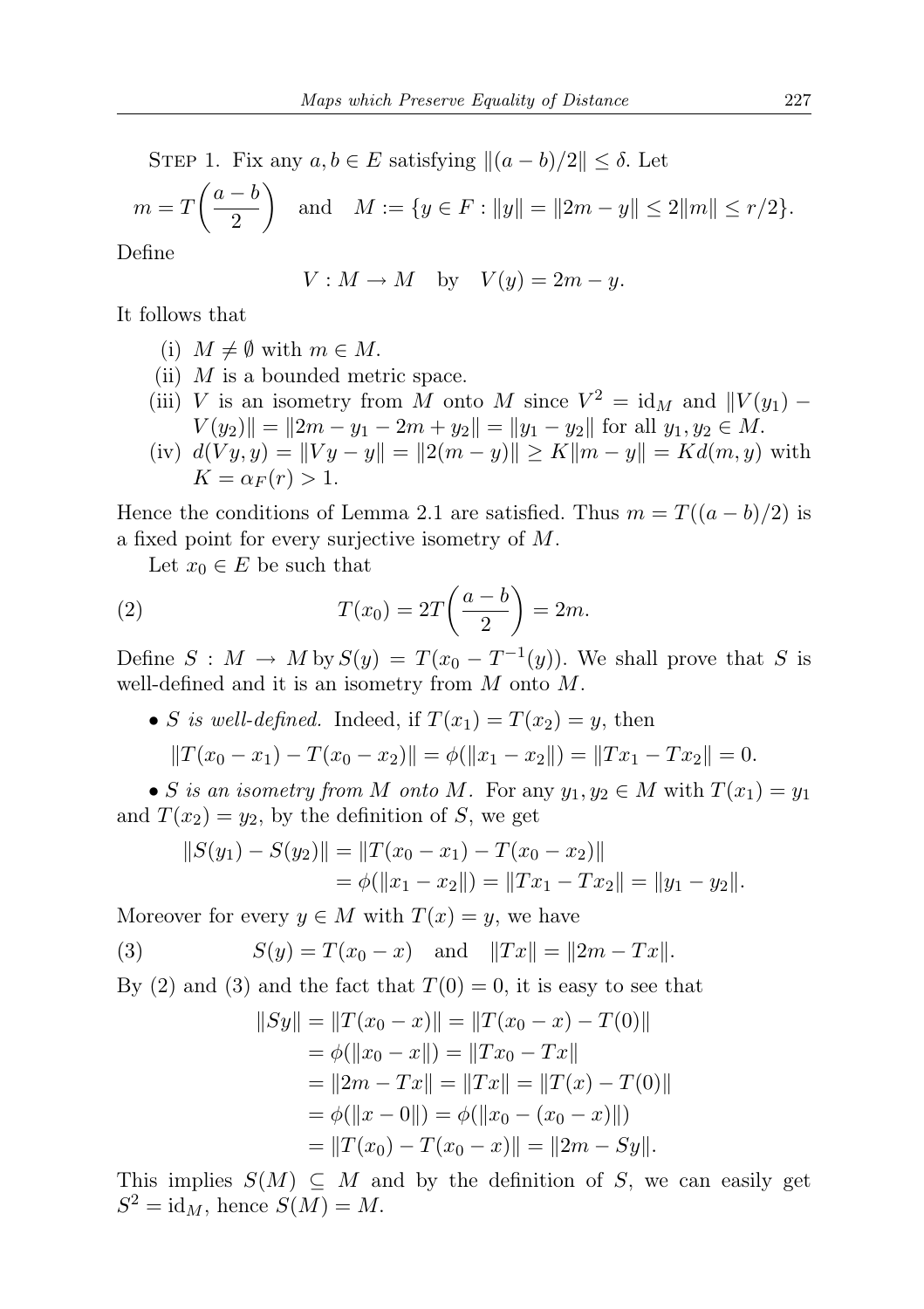It now follows from Lemma 2.1 that  $m$  is a fixed point of  $S$ , i.e.,

(4) 
$$
T\left(\frac{a-b}{2}\right) = m = Sm = T\left(x_0 - \frac{a-b}{2}\right).
$$

We apply equations (2) and (4) to get

$$
\left\|T(a-b) - 2T\left(\frac{a-b}{2}\right)\right\| = \left\|T(a-b) - Tx_0\right\| = \phi(\left\|a-b - x_0\right\|)
$$

$$
= \phi\left(\left\|\frac{a-b}{2} - \left(x_0 - \frac{a-b}{2}\right)\right\|\right)
$$

$$
= \left\|T\left(\frac{a-b}{2}\right) - T\left(x_0 - \frac{a-b}{2}\right)\right\| = 0,
$$

that is,

$$
T(a-b) = 2T\bigg(\frac{a-b}{2}\bigg).
$$

For fixed b, define  $T_b : E \to F$  by  $T_b(x) = T(x + b) - T(b)$ . Then  $T_b$  has the following properties:

(i)  $T_b$  is a continuous map which preserves equality of distance with  $T_b(0) = 0$  and it has the same gauge function  $\phi$  as T.

This follows from

$$
||T_b(x) - T_b(y)|| = ||T(x + b) - T(b) - T(y + b) + T(b)||
$$
  

$$
= ||T(x + b) - T(y + b)|| = \phi(||x - y||).
$$
  
(ii) 
$$
||T_b(\frac{a-b}{2})|| = ||T_b(\frac{a-b}{2}) - T_b(0)|| = \phi(||\frac{a-b}{2}||) = ||T(\frac{a-b}{2})|| \le \frac{r}{4}
$$

.

Properties (i) and (ii) show that  $T<sub>b</sub>$  has the same properties as T. Therefore we conclude that

$$
T_b(a-b) = 2T_b\bigg(\frac{a-b}{2}\bigg).
$$

It follows that

$$
T\left(\frac{a+b}{2}\right) = T\left(\frac{a-b}{2} + b\right) - T(b) + T(b)
$$

$$
= T_b\left(\frac{a-b}{2}\right) + T(b) = \frac{T_b(a-b)}{2} + T(b)
$$

$$
= \frac{T(a-b+b) - T(b)}{2} + T(b) = \frac{T(a) + T(b)}{2}
$$

for all  $a, b \in E$  with  $\|(a - b)/2\| \leq \delta$ .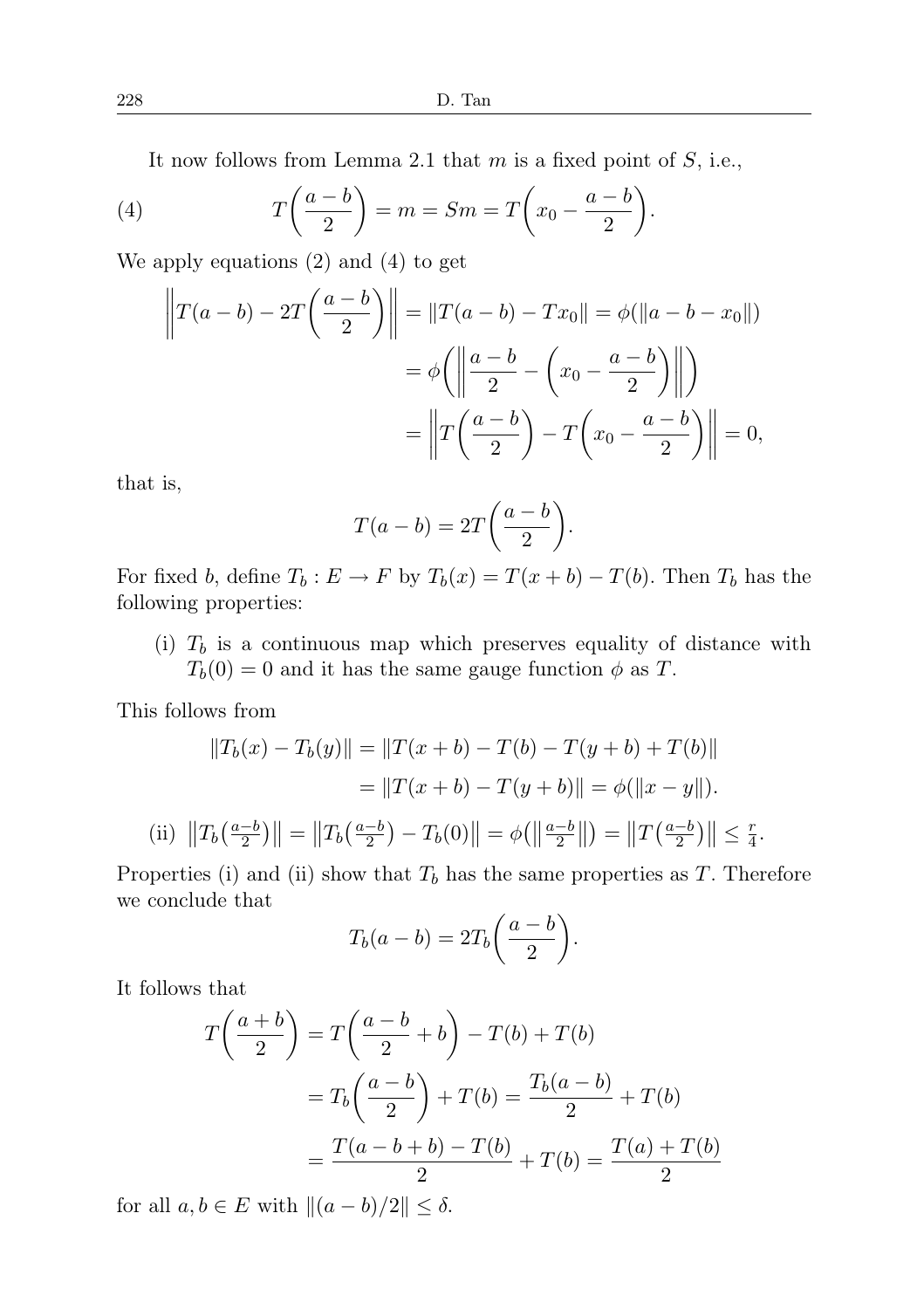STEP 2. In case  $\|(a - b)/2\| > \delta$ , we may also show by induction and Step 1 that

$$
T\left(\frac{a+b}{2}\right) = \frac{T(a) + T(b)}{2}.
$$

We can find a detailed proof for Step 2 in [7] and also in [8].

From Steps 1 and 2, for every  $a, b \in E$  we obtain

$$
T(a) = T\left(\frac{2a+0}{2}\right) = \frac{T(2a) + T(0)}{2} = \frac{T(2a)}{2}
$$

and

$$
T(a+b) = T\left(\frac{2a+2b}{2}\right) = \frac{T(2a) + T(2b)}{2} = T(a) + T(b).
$$

Hence  $T$  is additive. Since it is continuous and the spaces are real, it is easy to check that it is a linear operator.

COROLLARY 2.3. Let E, F be p-normed spaces  $(0 \lt p \leq 1)$ , and let  $T: E \to F$  with  $T(0) = 0$  be a surjective continuous map which preserves equality of distance. Then

- $(i)$  T is linear,
- (ii)  $T = rV$  where  $r \in \mathbb{R}$  and V is an isometry.

Proof. It is easy to see that (i) is a consequence of Theorem 2.1 and we only need to prove (ii). Let  $\phi$  be the gauge function for T. Since T is linear, we see that for all  $x \in E$  with  $x \neq 0$ ,

$$
\frac{\|Tx\|}{\|x\|} = \left\|T\left(\frac{x}{\|x\|^{1/p}}\right)\right\| = \phi(1).
$$

Obviously, the equation  $||Tx|| = \phi(1)||x||$  holds for  $x = 0$ . Thus the proof is complete.

When  $\phi$  is the identity function, i.e.,  $\phi(t) = t$  for all  $t \geq 0$ , from Theorem 2.2 we get the following result for isometries between  $F^*$ -spaces.

COROLLARY 2.4. Let  $E, F$  be  $F^*$ -spaces. Suppose that there exists a positive number r such that  $\inf\{\Vert 2x\Vert/\Vert x\Vert : x \in F, 0 < \Vert 2x\Vert \leq r\} > 1$ . Let  $V: E \to F$  with  $V(0) = 0$  be a surjective isometry, i.e.

$$
||Vx - Vy|| = ||x - y|| \quad \text{for all } x, y \in E.
$$

Then V is linear.

Remark. Rolewicz's book [7, p. 397] and his paper [8] contain the following result: Let a map T from a locally bounded space onto another locally bounded space be an isometry with  $T(0) = 0$ . If the norms on two spaces are concave, then T is linear. It should be pointed out that Rolewicz's proof of this result can also be applied to proving the above corollary.